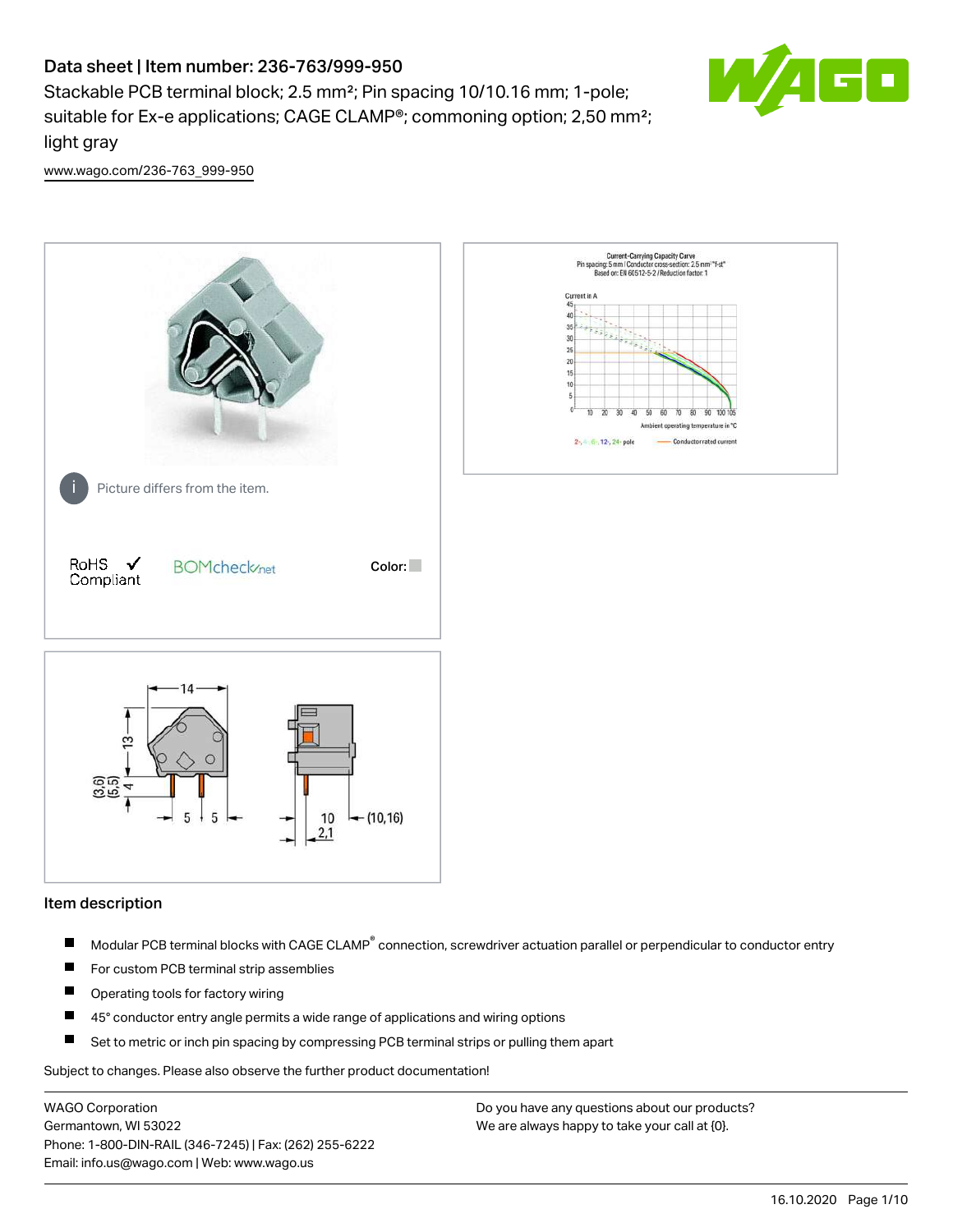

# Data Electrical data

## Ex information

| Ratings per                | ATEX: PTB 06 ATEX 1061 U / IECEx: PTB 06.0042 U |  |
|----------------------------|-------------------------------------------------|--|
| Rated voltage EN (Ex e II) | 440 V                                           |  |
| Rated current (Ex e II)    | 16 A                                            |  |

## Connection data

| Connection technology                             | CAGE CLAMP®                            |
|---------------------------------------------------|----------------------------------------|
| <b>Actuation type</b>                             | Operating tool                         |
| Solid conductor                                   | $0.082.5$ mm <sup>2</sup> / 28  12 AWG |
| Fine-stranded conductor                           | $0.082.5$ mm <sup>2</sup> / 28  12 AWG |
| Fine-stranded conductor; with insulated ferrule   | $0.251.5$ mm <sup>2</sup>              |
| Fine-stranded conductor; with uninsulated ferrule | $0.251.5$ mm <sup>2</sup>              |
| Strip length                                      | $56$ mm $/ 0.20.24$ inch               |
| Conductor connection direction to PCB             | 45°                                    |
| Pole No.                                          |                                        |
| Total number of connection points                 | ◂                                      |
| Total number of potentials                        | 1                                      |
| Number of connection types                        |                                        |
| Number of levels                                  | 1                                      |
| Note (conductor cross-section)                    | 12 AWG: THHN, THWN                     |

# Physical data

| Pin spacing                          | 10/10.16 mm / 0.394/0.4 inch |
|--------------------------------------|------------------------------|
| Width                                | 12.2 mm / 0.48 inch          |
| Height                               | 17 mm / 0.669 inch           |
| Height from the surface              | 13 mm / 0.512 inch           |
| Depth                                | 14 mm / 0.551 inch           |
| Solder pin length                    | 4 mm                         |
| Solder pin dimensions                | $0.7 \times 0.7$ mm          |
| Drilled hole diameter with tolerance | 1.1 $(+0.1)$ mm              |

Subject to changes. Please also observe the further product documentation!

| <b>WAGO Corporation</b>                                | Do you have any questions about our products? |
|--------------------------------------------------------|-----------------------------------------------|
| Germantown, WI 53022                                   | We are always happy to take your call at {0}. |
| Phone: 1-800-DIN-RAIL (346-7245)   Fax: (262) 255-6222 |                                               |
| Email: info.us@wago.com   Web: www.wago.us             |                                               |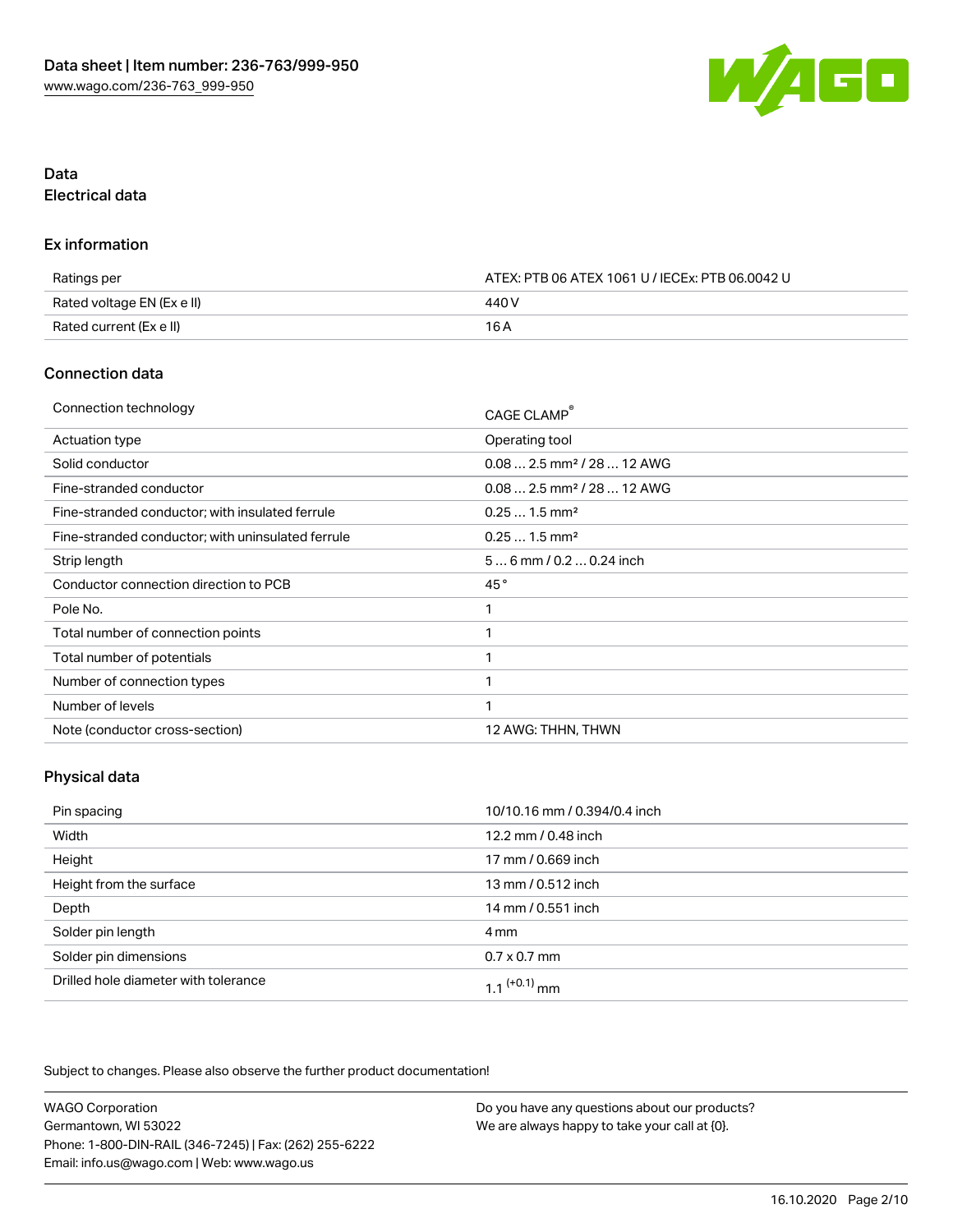

# PCB contact

| PCB contact                         | THT                                 |
|-------------------------------------|-------------------------------------|
| Solder pin arrangement              | within the terminal block (in-line) |
| Number of solder pins per potential |                                     |

#### Material Data

| Color                       | light gray                            |
|-----------------------------|---------------------------------------|
| Material group              |                                       |
| Insulation material         | Polyamide (PA66)                      |
| Flammability class per UL94 | V <sub>0</sub>                        |
| Clamping spring material    | Chrome nickel spring steel (CrNi)     |
| Contact material            | Electrolytic copper $(E_{\text{Cl}})$ |
| Contact plating             | tin-plated                            |
| Fire load                   | $0.024$ MJ                            |
| Weight                      | 1.3 <sub>g</sub>                      |

## Environmental Requirements

| Limit temperature range | $-60+105 °C$ |  |
|-------------------------|--------------|--|
|-------------------------|--------------|--|

## Commercial data

| Product Group         | 4 (Printed Circuit) |
|-----------------------|---------------------|
| Packaging type        | <b>BOX</b>          |
| Country of origin     | CН                  |
| <b>GTIN</b>           | 4044918774888       |
| Customs tariff number | 85369010000         |

## Approvals / Certificates

#### Ex-Approvals

| Logo                  | Approval                                                                                 | <b>Additional Approval Text</b> | Certificate<br>name |
|-----------------------|------------------------------------------------------------------------------------------|---------------------------------|---------------------|
| <b>AE<sub>y</sub></b> | <b>AEx</b><br>UL International Germany GmbH c/o Physikalisch<br>Technische Bundesanstalt | UL 60079                        | E185892<br>sec.3    |
|                       | <b>ATEx</b>                                                                              | EN 60079                        | PTB 06              |
|                       | Physikalisch Technische Bundesanstalt (PTB)                                              |                                 | Atex 1061           |
|                       | Subject to changes. Please also observe the further product documentation!               |                                 |                     |

 $\mathfrak p$ ject to changes. Please also observe the further product documentatio

WAGO Corporation Germantown, WI 53022 Phone: 1-800-DIN-RAIL (346-7245) | Fax: (262) 255-6222 Email: info.us@wago.com | Web: www.wago.us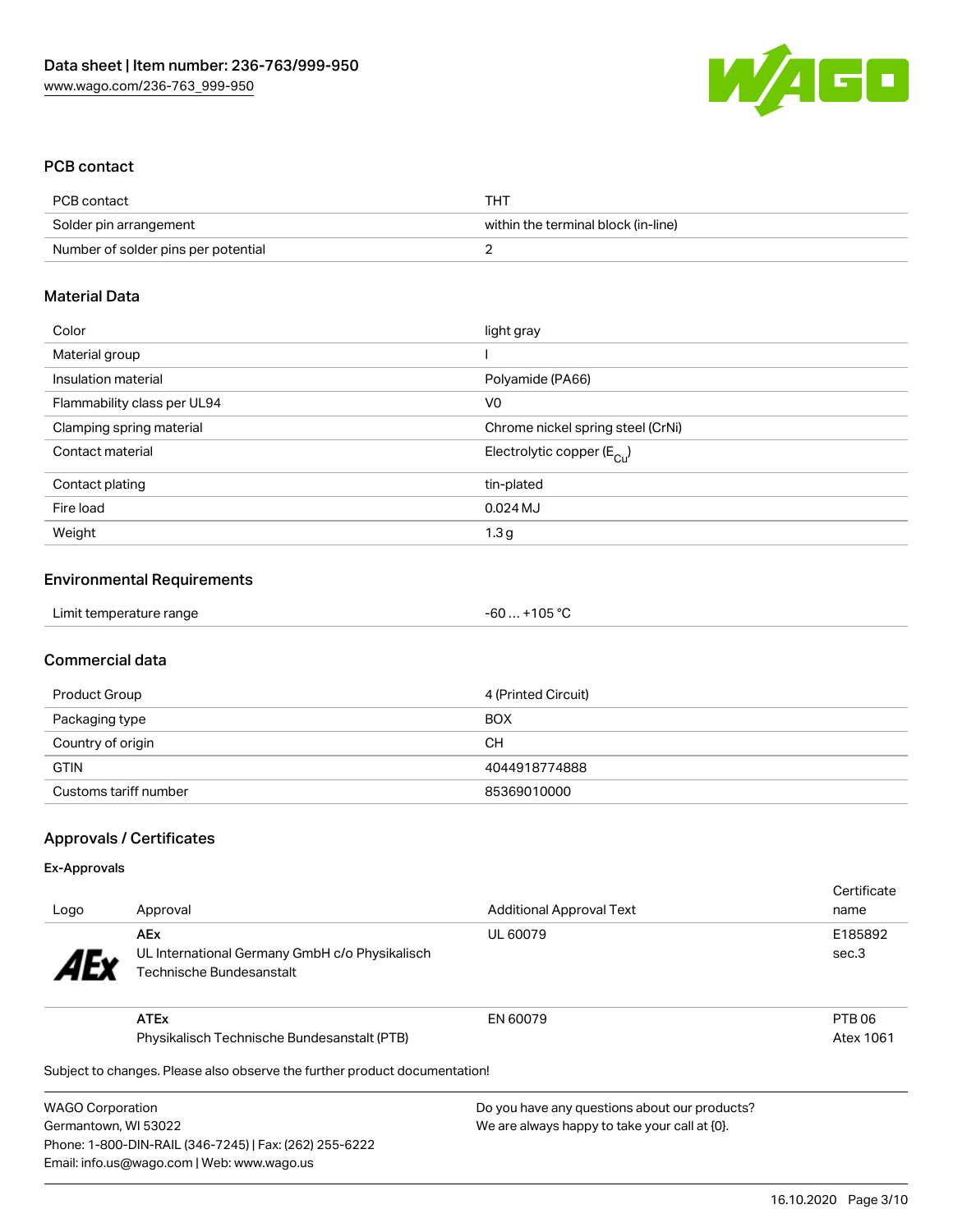



U (II 2 G Ex eII bzw. I M2 Ex eI)



IECEx Physikalisch Technische Bundesanstalt

IEC 60079 IECEx PTB 06.0042U

Counterpart

# Compatible products

|       | Item no.: 210-332/1000-202                                                                             |                                   |
|-------|--------------------------------------------------------------------------------------------------------|-----------------------------------|
|       | Marking strips; as a DIN A4 sheet; MARKED; 1-16 (80x); Height of marker strip: 3 mm; Strip length 182  | www.wago.com/210-332<br>/1000-202 |
|       | mm; Horizontal marking; Self-adhesive; white                                                           |                                   |
|       | Item no.: 210-332/1000-204                                                                             | www.wago.com/210-332              |
|       | Marking strips; as a DIN A4 sheet; MARKED; 17-31 (80x); Height of marker strip: 3 mm; Strip length 182 | /1000-204                         |
|       | mm; Horizontal marking; Self-adhesive; white                                                           |                                   |
|       | Item no.: 210-332/1000-206                                                                             | www.wago.com/210-332              |
|       | Marking strips; as a DIN A4 sheet; MARKED; 33-48 (80x); Height of marker strip: 3 mm; Strip length 182 | /1000-206                         |
|       | mm; Horizontal marking; Self-adhesive; white                                                           |                                   |
|       | Item no.: 210-332/1016-202                                                                             |                                   |
|       | Marking strips; as a DIN A4 sheet; MARKED; 1-16 (80x); Height of marker strip: 3 mm; Strip length 182  | www.wago.com/210-332<br>/1016-202 |
|       | mm; Horizontal marking; Self-adhesive; white                                                           |                                   |
|       | Item no.: 210-332/1016-204                                                                             |                                   |
|       | Marking strips; as a DIN A4 sheet; MARKED; 17-31 (80x); Height of marker strip: 3 mm; Strip length 182 | www.wago.com/210-332<br>/1016-204 |
|       | mm; Horizontal marking; Self-adhesive; white                                                           |                                   |
|       | Item no.: 210-332/1016-206                                                                             |                                   |
|       | Marking strips; as a DIN A4 sheet; MARKED; 33-48 (80x); Height of marker strip: 3 mm; Strip length 182 | www.wago.com/210-332<br>/1016-206 |
|       | mm; Horizontal marking; Self-adhesive; white                                                           |                                   |
| tools |                                                                                                        |                                   |
|       | Item no.: 210-657                                                                                      |                                   |
|       | Operating tool; Blade: 3.5 x 0.5 mm; with a partially insulated shaft; short; multicoloured            | www.wago.com/210-657              |
|       | Item no.: 210-658                                                                                      |                                   |
|       | Operating tool; Blade: 3.5 x 0.5 mm; with a partially insulated shaft; angled; short; multicoloured    | www.wago.com/210-658              |

Subject to changes. Please also observe the further product documentation!

| <b>WAGO Corporation</b>                                | Do you have any questions about our products? |
|--------------------------------------------------------|-----------------------------------------------|
| Germantown, WI 53022                                   | We are always happy to take your call at {0}. |
| Phone: 1-800-DIN-RAIL (346-7245)   Fax: (262) 255-6222 |                                               |
| Email: info.us@wago.com   Web: www.wago.us             |                                               |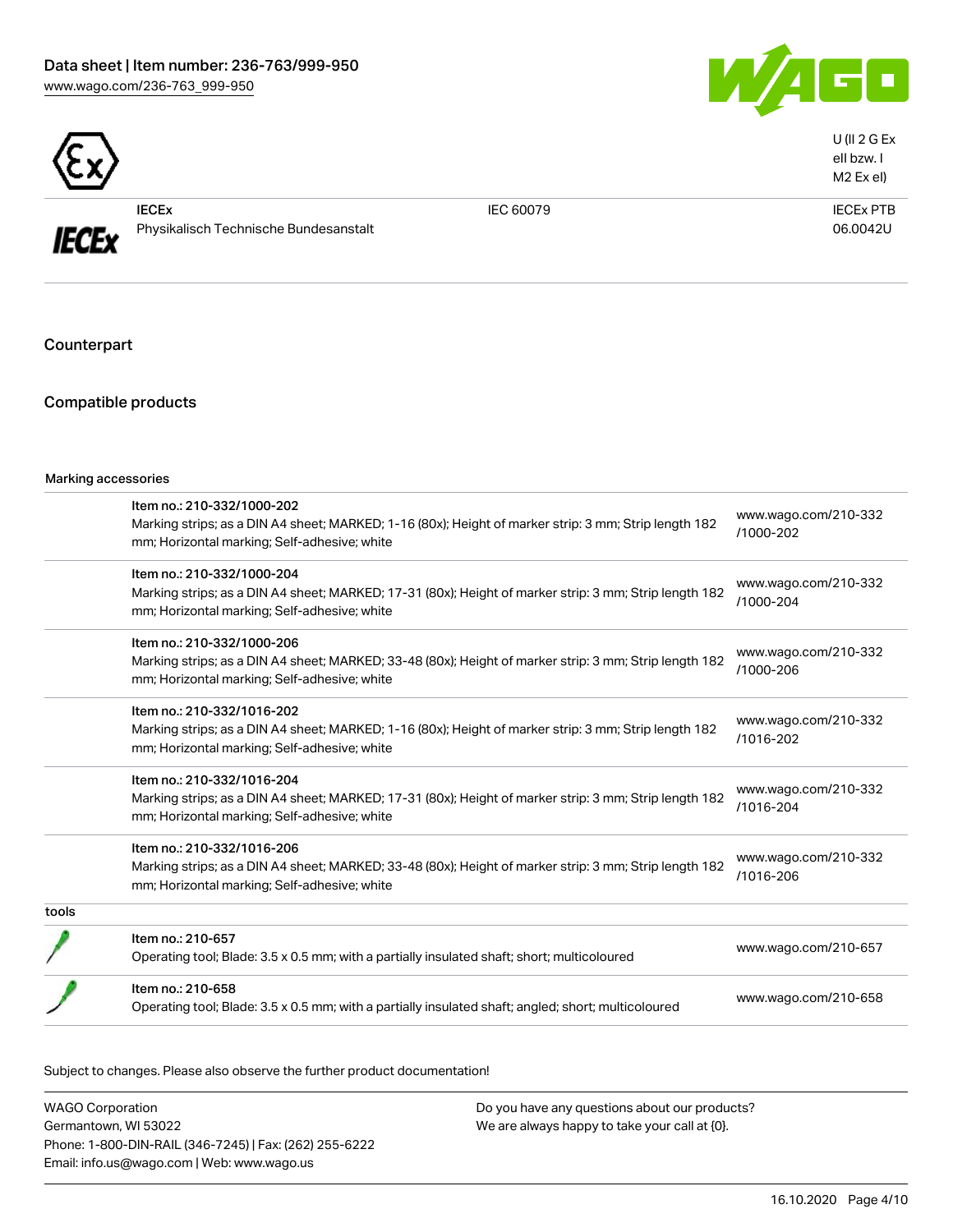

|         | Item no.: 210-720<br>Operating tool; Blade: 3.5 x 0.5 mm; with a partially insulated shaft; multicoloured                                                                                         | www.wago.com/210-720 |
|---------|---------------------------------------------------------------------------------------------------------------------------------------------------------------------------------------------------|----------------------|
|         | Item no.: 236-332<br>Operating tool; natural                                                                                                                                                      | www.wago.com/236-332 |
|         | Item no.: 236-335<br>Operating tool; gray                                                                                                                                                         | www.wago.com/236-335 |
| ferrule |                                                                                                                                                                                                   |                      |
|         | Item no.: 216-101<br>Ferrule; Sleeve for 0.5 mm <sup>2</sup> / AWG 22; uninsulated; electro-tin plated; silver-colored                                                                            | www.wago.com/216-101 |
|         | Item no.: 216-102<br>Ferrule; Sleeve for 0.75 mm <sup>2</sup> / AWG 20; uninsulated; electro-tin plated; silver-colored                                                                           | www.wago.com/216-102 |
|         | Item no.: 216-103<br>Ferrule; Sleeve for 1 mm <sup>2</sup> / AWG 18; uninsulated; electro-tin plated                                                                                              | www.wago.com/216-103 |
|         | Item no.: 216-104<br>Ferrule; Sleeve for 1.5 mm <sup>2</sup> / AWG 16; uninsulated; electro-tin plated; silver-colored                                                                            | www.wago.com/216-104 |
|         | Item no.: 216-121<br>Ferrule; Sleeve for 0.5 mm <sup>2</sup> / AWG 22; uninsulated; electro-tin plated; silver-colored                                                                            | www.wago.com/216-121 |
|         | Item no.: 216-122<br>Ferrule; Sleeve for 0.75 mm <sup>2</sup> / AWG 20; uninsulated; electro-tin plated; silver-colored                                                                           | www.wago.com/216-122 |
|         | Item no.: 216-123<br>Ferrule; Sleeve for 1 mm <sup>2</sup> / AWG 18; uninsulated; electro-tin plated; silver-colored                                                                              | www.wago.com/216-123 |
|         | Item no.: 216-124<br>Ferrule; Sleeve for 1.5 mm <sup>2</sup> / AWG 16; uninsulated; electro-tin plated                                                                                            | www.wago.com/216-124 |
|         | Item no.: 216-131<br>Ferrule; Sleeve for 0.25 mm <sup>2</sup> / AWG 24; uninsulated; electro-tin plated; silver-colored                                                                           | www.wago.com/216-131 |
|         | Item no.: 216-132<br>Ferrule; Sleeve for 0.34 mm <sup>2</sup> / AWG 24; uninsulated; electro-tin plated                                                                                           | www.wago.com/216-132 |
|         | Item no.: 216-141<br>Ferrule; Sleeve for 0.5 mm <sup>2</sup> / 20 AWG; uninsulated; electro-tin plated; electrolytic copper; gastight<br>crimped; acc. to DIN 46228, Part 1/08.92                 | www.wago.com/216-141 |
|         | Item no.: 216-142<br>Ferrule; Sleeve for 0.75 mm <sup>2</sup> / 18 AWG; uninsulated; electro-tin plated; electrolytic copper; gastight<br>crimped; acc. to DIN 46228, Part 1/08.92                | www.wago.com/216-142 |
|         | Item no.: 216-143<br>Ferrule; Sleeve for 1 mm <sup>2</sup> / AWG 18; uninsulated; electro-tin plated; electrolytic copper; gastight<br>crimped; acc. to DIN 46228, Part 1/08.92                   | www.wago.com/216-143 |
|         | Item no.: 216-144<br>Ferrule; Sleeve for 1.5 mm <sup>2</sup> / AWG 16; uninsulated; electro-tin plated; electrolytic copper; gastight<br>crimped; acc. to DIN 46228, Part 1/08.92; silver-colored | www.wago.com/216-144 |

Subject to changes. Please also observe the further product documentation!

WAGO Corporation Germantown, WI 53022 Phone: 1-800-DIN-RAIL (346-7245) | Fax: (262) 255-6222 Email: info.us@wago.com | Web: www.wago.us Do you have any questions about our products? We are always happy to take your call at {0}.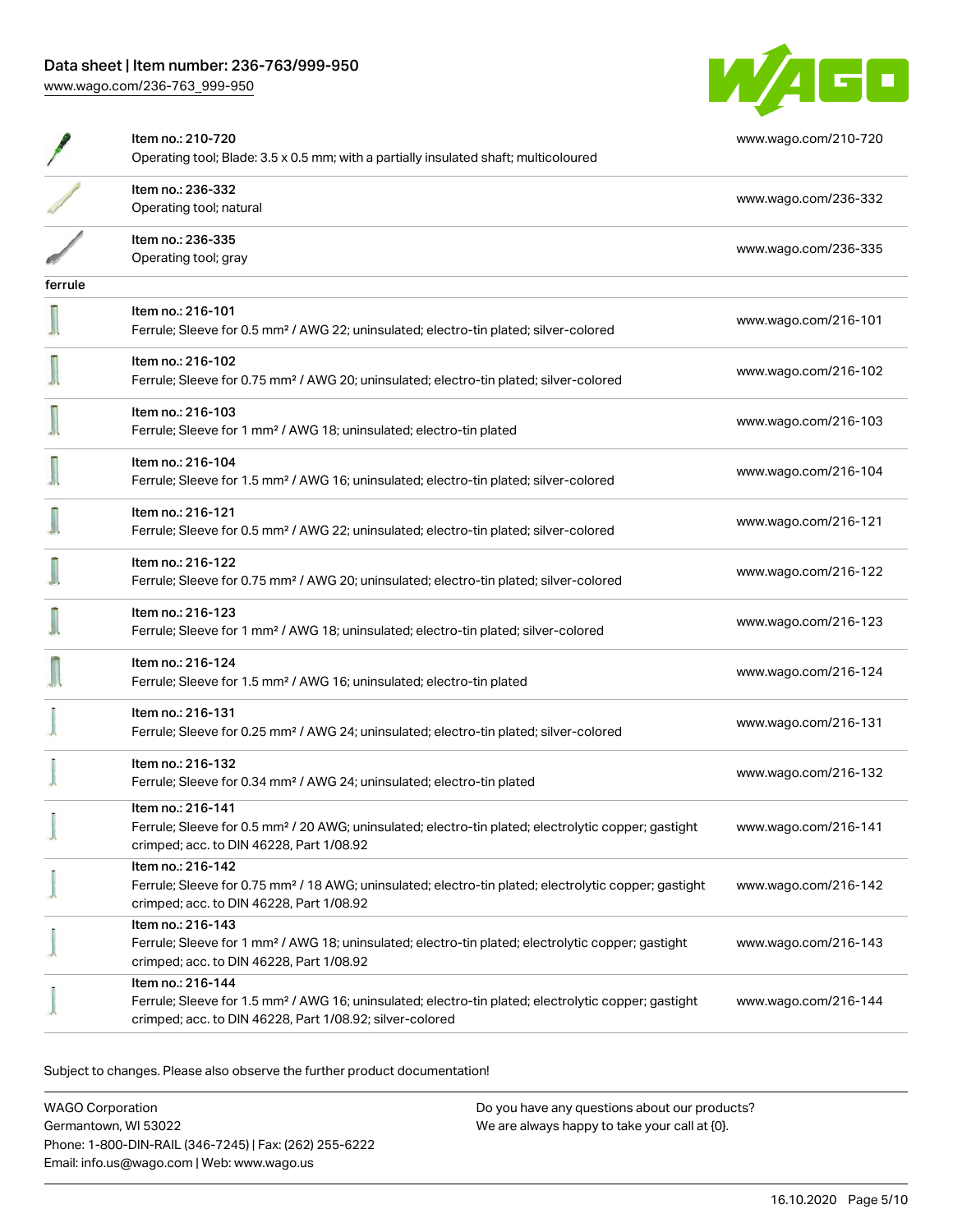# Data sheet | Item number: 236-763/999-950

[www.wago.com/236-763\\_999-950](http://www.wago.com/236-763_999-950)



| Item no.: 216-151<br>Ferrule; Sleeve for 0.25 mm <sup>2</sup> / AWG 24; uninsulated; electro-tin plated                                                                                                 | www.wago.com/216-151 |
|---------------------------------------------------------------------------------------------------------------------------------------------------------------------------------------------------------|----------------------|
| Item no.: 216-152<br>Ferrule; Sleeve for 0.34 mm <sup>2</sup> / AWG 24; uninsulated; electro-tin plated                                                                                                 | www.wago.com/216-152 |
| Item no.: 216-201<br>Ferrule; Sleeve for 0.5 mm <sup>2</sup> / 20 AWG; insulated; electro-tin plated; white                                                                                             | www.wago.com/216-201 |
| Item no.: 216-202<br>Ferrule; Sleeve for 0.75 mm <sup>2</sup> / 18 AWG; insulated; electro-tin plated; gray                                                                                             | www.wago.com/216-202 |
| Item no.: 216-203<br>Ferrule; Sleeve for 1 mm <sup>2</sup> / AWG 18; insulated; electro-tin plated; red                                                                                                 | www.wago.com/216-203 |
| Item no.: 216-204<br>Ferrule; Sleeve for 1.5 mm <sup>2</sup> / AWG 16; insulated; electro-tin plated; black                                                                                             | www.wago.com/216-204 |
| Item no.: 216-221<br>Ferrule; Sleeve for 0.5 mm <sup>2</sup> / 20 AWG; insulated; electro-tin plated; white                                                                                             | www.wago.com/216-221 |
| Item no.: 216-222<br>Ferrule; Sleeve for 0.75 mm <sup>2</sup> / 18 AWG; insulated; electro-tin plated; gray                                                                                             | www.wago.com/216-222 |
| Item no.: 216-223<br>Ferrule; Sleeve for 1 mm <sup>2</sup> / AWG 18; insulated; electro-tin plated; red                                                                                                 | www.wago.com/216-223 |
| Item no.: 216-224<br>Ferrule; Sleeve for 1.5 mm <sup>2</sup> / AWG 16; insulated; electro-tin plated; black                                                                                             | www.wago.com/216-224 |
| Item no.: 216-241<br>Ferrule; Sleeve for 0.5 mm <sup>2</sup> / 20 AWG; insulated; electro-tin plated; electrolytic copper; gastight<br>crimped; acc. to DIN 46228, Part 4/09.90; white                  | www.wago.com/216-241 |
| Item no.: 216-242<br>Ferrule; Sleeve for 0.75 mm <sup>2</sup> / 18 AWG; insulated; electro-tin plated; electrolytic copper; gastight<br>crimped; acc. to DIN 46228, Part 4/09.90; gray                  | www.wago.com/216-242 |
| Item no.: 216-243<br>Ferrule; Sleeve for 1 mm <sup>2</sup> / AWG 18; insulated; electro-tin plated; electrolytic copper; gastight crimped; www.wago.com/216-243<br>acc. to DIN 46228, Part 4/09.90; red |                      |
| Item no.: 216-244<br>Ferrule; Sleeve for 1.5 mm <sup>2</sup> / AWG 16; insulated; electro-tin plated; electrolytic copper; gastight<br>crimped; acc. to DIN 46228, Part 4/09.90; black                  | www.wago.com/216-244 |
| Item no.: 216-262<br>Ferrule; Sleeve for 0.75 mm <sup>2</sup> / 18 AWG; insulated; electro-tin plated; electrolytic copper; gastight<br>crimped; acc. to DIN 46228, Part 4/09.90; gray                  | www.wago.com/216-262 |
| Item no.: 216-263<br>Ferrule; Sleeve for 1 mm <sup>2</sup> / AWG 18; insulated; electro-tin plated; electrolytic copper; gastight crimped; www.wago.com/216-263<br>acc. to DIN 46228, Part 4/09.90; red |                      |
| Item no.: 216-264<br>Ferrule; Sleeve for 1.5 mm <sup>2</sup> / AWG 16; insulated; electro-tin plated; electrolytic copper; gastight<br>crimped; acc. to DIN 46228, Part 4/09.90; black                  | www.wago.com/216-264 |

Subject to changes. Please also observe the further product documentation!

WAGO Corporation Germantown, WI 53022 Phone: 1-800-DIN-RAIL (346-7245) | Fax: (262) 255-6222 Email: info.us@wago.com | Web: www.wago.us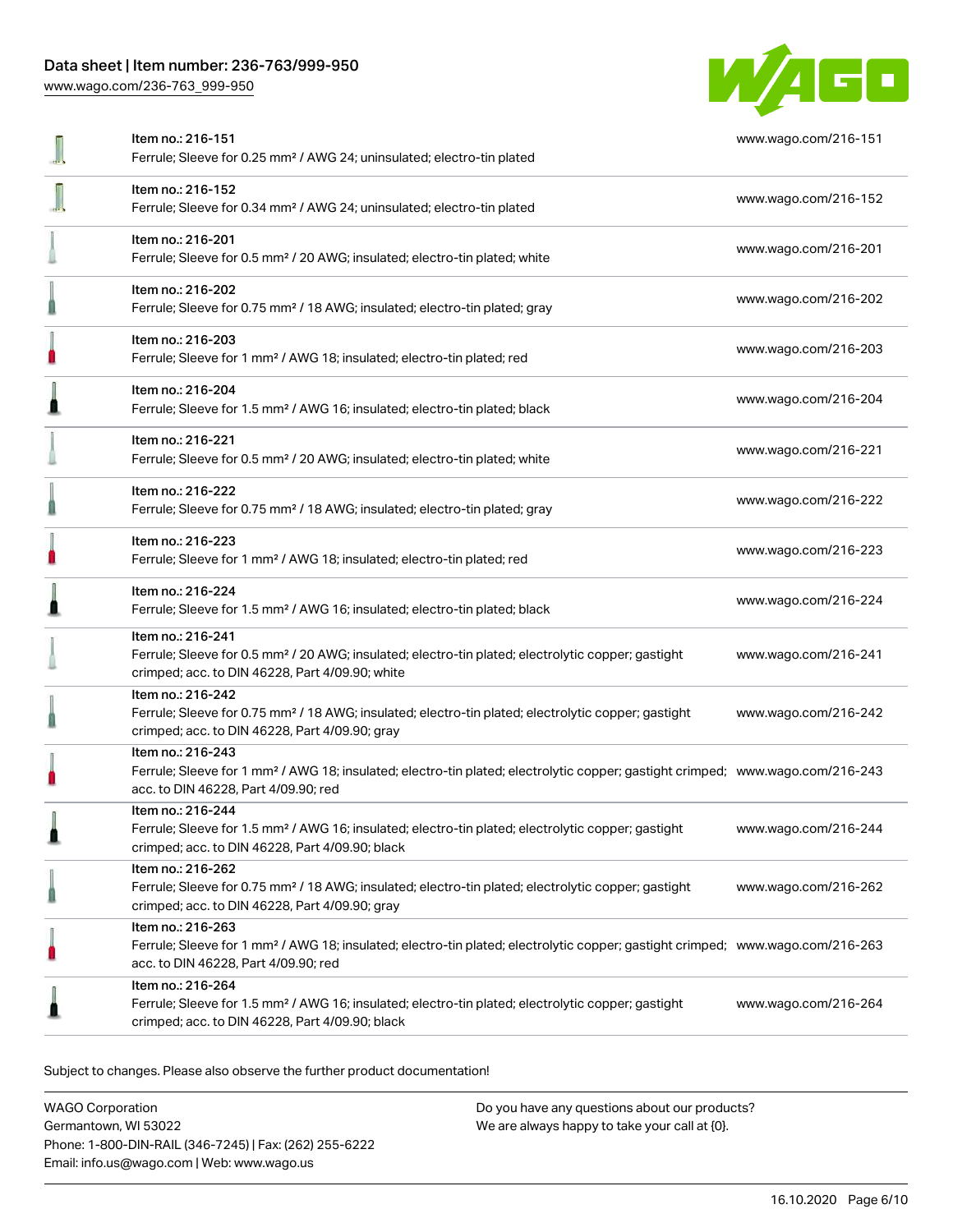

| Item no.: 216-284<br>Ferrule; Sleeve for 1.5 mm <sup>2</sup> / AWG 16; insulated; electro-tin plated; electrolytic copper; gastight<br>crimped; acc. to DIN 46228, Part 4/09.90; black | www.wago.com/216-284 |
|----------------------------------------------------------------------------------------------------------------------------------------------------------------------------------------|----------------------|
| Item no.: 216-301<br>Ferrule; Sleeve for 0.25 mm <sup>2</sup> / AWG 24; insulated; electro-tin plated; yellow                                                                          | www.wago.com/216-301 |
| Item no.: 216-302<br>Ferrule; Sleeve for 0.34 mm <sup>2</sup> / 22 AWG; insulated; electro-tin plated; green                                                                           | www.wago.com/216-302 |
| Item no.: 216-321<br>Ferrule; Sleeve for 0.25 mm <sup>2</sup> / AWG 24; insulated; electro-tin plated; yellow                                                                          | www.wago.com/216-321 |
| Item no.: 216-322<br>Ferrule; Sleeve for 0.34 mm <sup>2</sup> / 22 AWG; insulated; electro-tin plated; green                                                                           | www.wago.com/216-322 |

# Downloads

Documentation

| Additional Information |
|------------------------|
|------------------------|

| Auditional Information<br>Technical explanations | Apr 3, 2019 | pdf<br>Download<br>3.6 MB |  |
|--------------------------------------------------|-------------|---------------------------|--|
|                                                  |             |                           |  |

# CAD files

# CAD data

| 2D/3D Models 236-763/999-950      | URL | Download |
|-----------------------------------|-----|----------|
| CAE data                          |     |          |
| EPLAN Data Portal 236-763/999-950 | URL | Download |
| ZUKEN Portal 236-763/999-950      | URL | Download |
| <b>PCB Design</b>                 |     |          |

| Symbol and Footprint 236-763/999-950                                                | URL | Download |
|-------------------------------------------------------------------------------------|-----|----------|
| CAx data for your PCB design, consisting of "schematic symbols and PCB footprints", |     |          |

allow easy integration of the WAGO component into your development environment.

## Supported formats:

- $\blacksquare$ Accel EDA 14 & 15
- $\blacksquare$ Altium 6 to current version
- $\blacksquare$ Cadence Allegro

.<br>Subject to changes. Please also observe the further product documentation!

| <b>WAGO Corporation</b>                                | Do you have any questions about our products? |
|--------------------------------------------------------|-----------------------------------------------|
| Germantown, WI 53022                                   | We are always happy to take your call at {0}. |
| Phone: 1-800-DIN-RAIL (346-7245)   Fax: (262) 255-6222 |                                               |
| Email: info.us@wago.com   Web: www.wago.us             |                                               |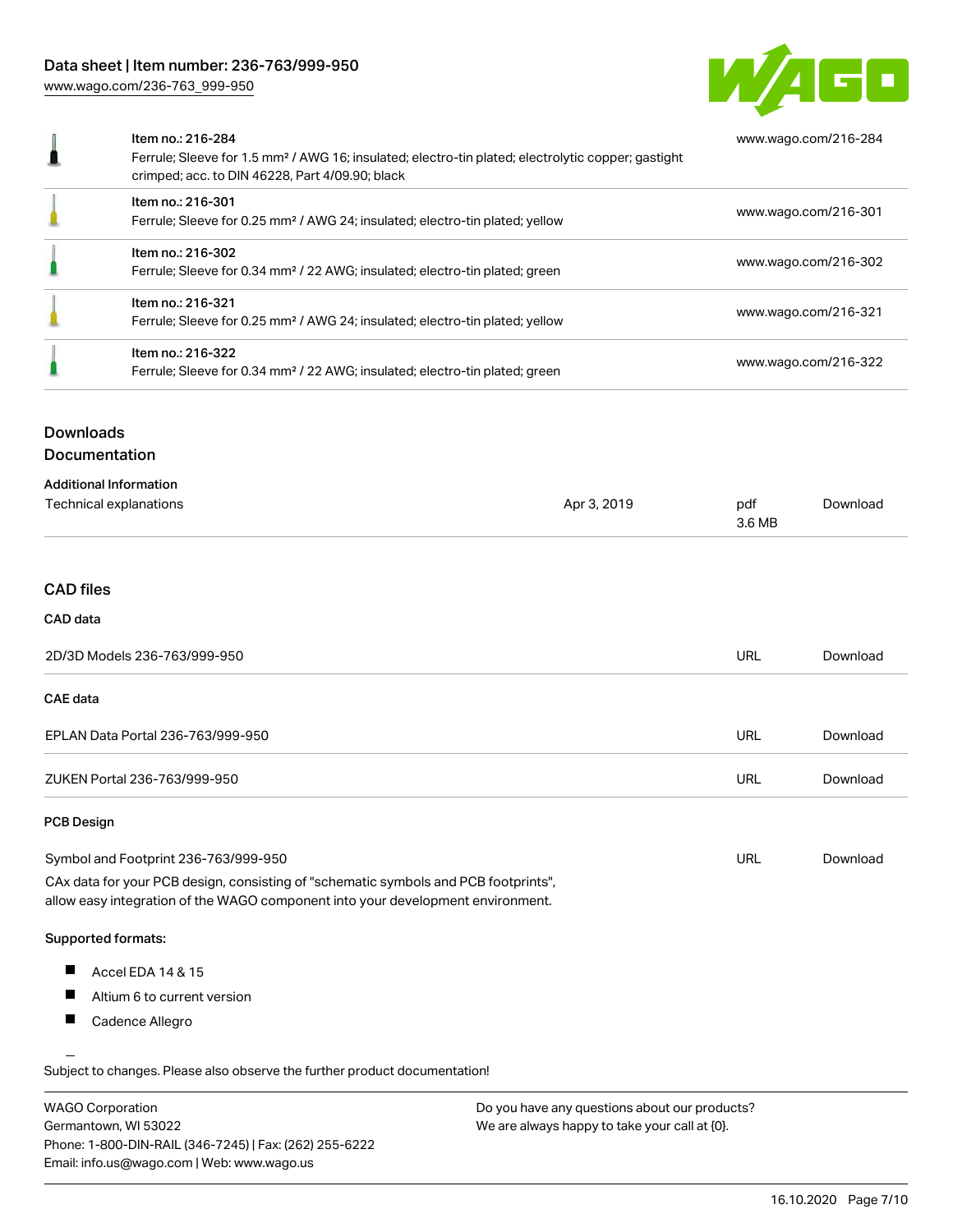

- $\blacksquare$ **DesignSpark**
- $\blacksquare$ Eagle Libraries
- $\blacksquare$ KiCad
- $\blacksquare$ Mentor Graphics BoardStation
- П Mentor Graphics Design Architect
- $\blacksquare$ Mentor Graphics Design Expedition 99 and 2000
- $\blacksquare$ OrCAD 9.X PCB and Capture
- $\blacksquare$ PADS PowerPCB 3, 3.5, 4.X, and 5.X
- $\blacksquare$ PADS PowerPCB and PowerLogic 3.0
- $\blacksquare$ PCAD 2000, 2001, 2002, 2004, and 2006
- $\blacksquare$ Pulsonix 8.5 or newer
- $\blacksquare$ STL
- $\blacksquare$ 3D STEP
- $\blacksquare$ TARGET 3001!
- $\blacksquare$ View Logic ViewDraw
- $\blacksquare$ Quadcept
- П Zuken CadStar 3 and 4
- $\blacksquare$ Zuken CR-5000 and CR-8000

PCB Component Libraries (EDA), PCB CAD Library Ultra Librarian

Installation Notes

Conductor termination

Subject to changes. Please also observe the further product documentation!

WAGO Corporation Germantown, WI 53022 Phone: 1-800-DIN-RAIL (346-7245) | Fax: (262) 255-6222 Email: info.us@wago.com | Web: www.wago.us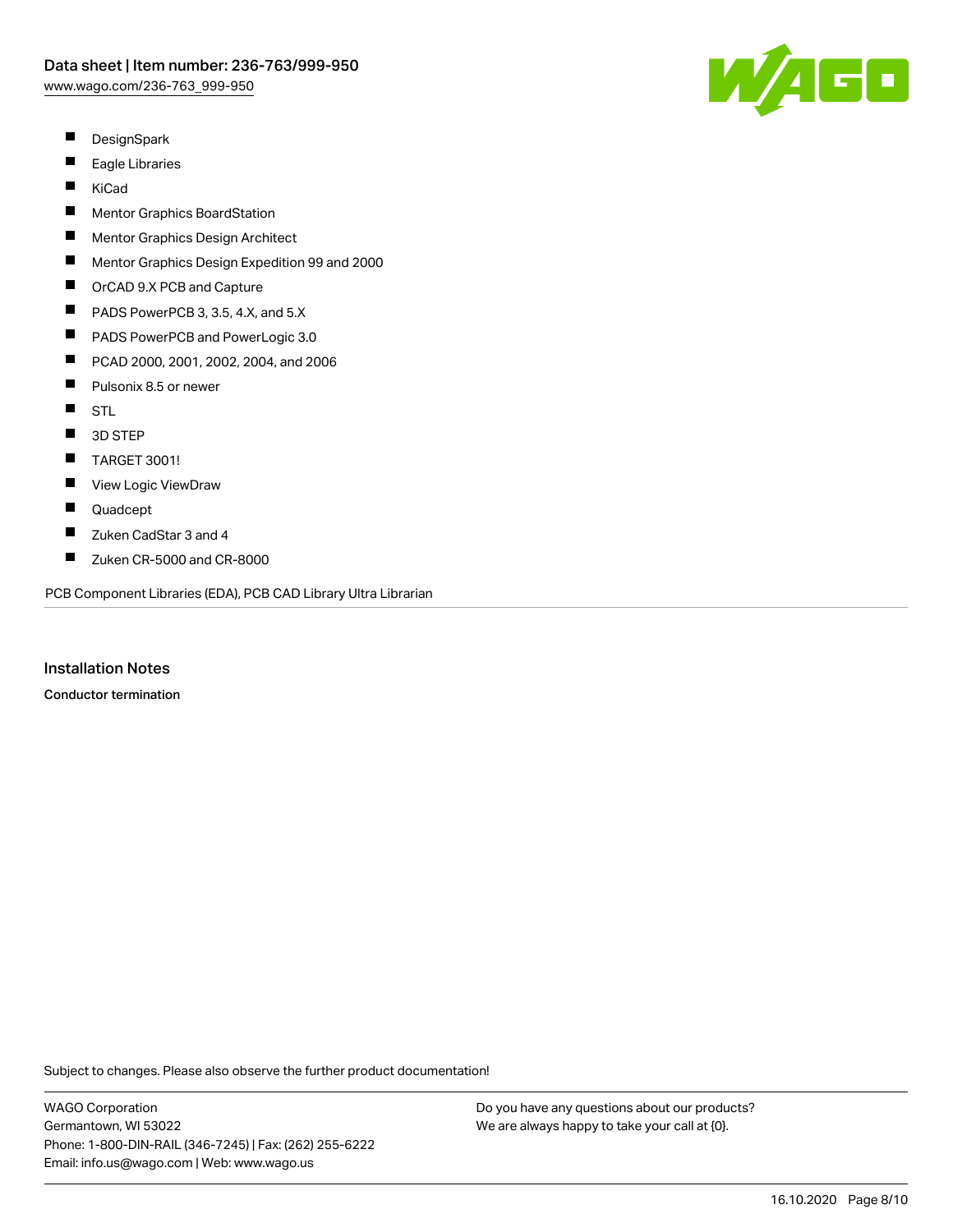# Data sheet | Item number: 236-763/999-950 [www.wago.com/236-763\\_999-950](http://www.wago.com/236-763_999-950)





Inserting a conductor via 3.5 mm screwdriver.



screwdriver.

Inserting a conductor via 3.5 mm Inserting a conductor via operating tool.

Screwdriver actuation parallel to conductor entry.

Screwdriver actuation perpendicular to conductor entry.



Compared to standard screwdrivers, these operating tools are far more convenient for wiring PCB terminal strips at factory.

Installation

Subject to changes. Please also observe the further product documentation!

WAGO Corporation Germantown, WI 53022 Phone: 1-800-DIN-RAIL (346-7245) | Fax: (262) 255-6222 Email: info.us@wago.com | Web: www.wago.us